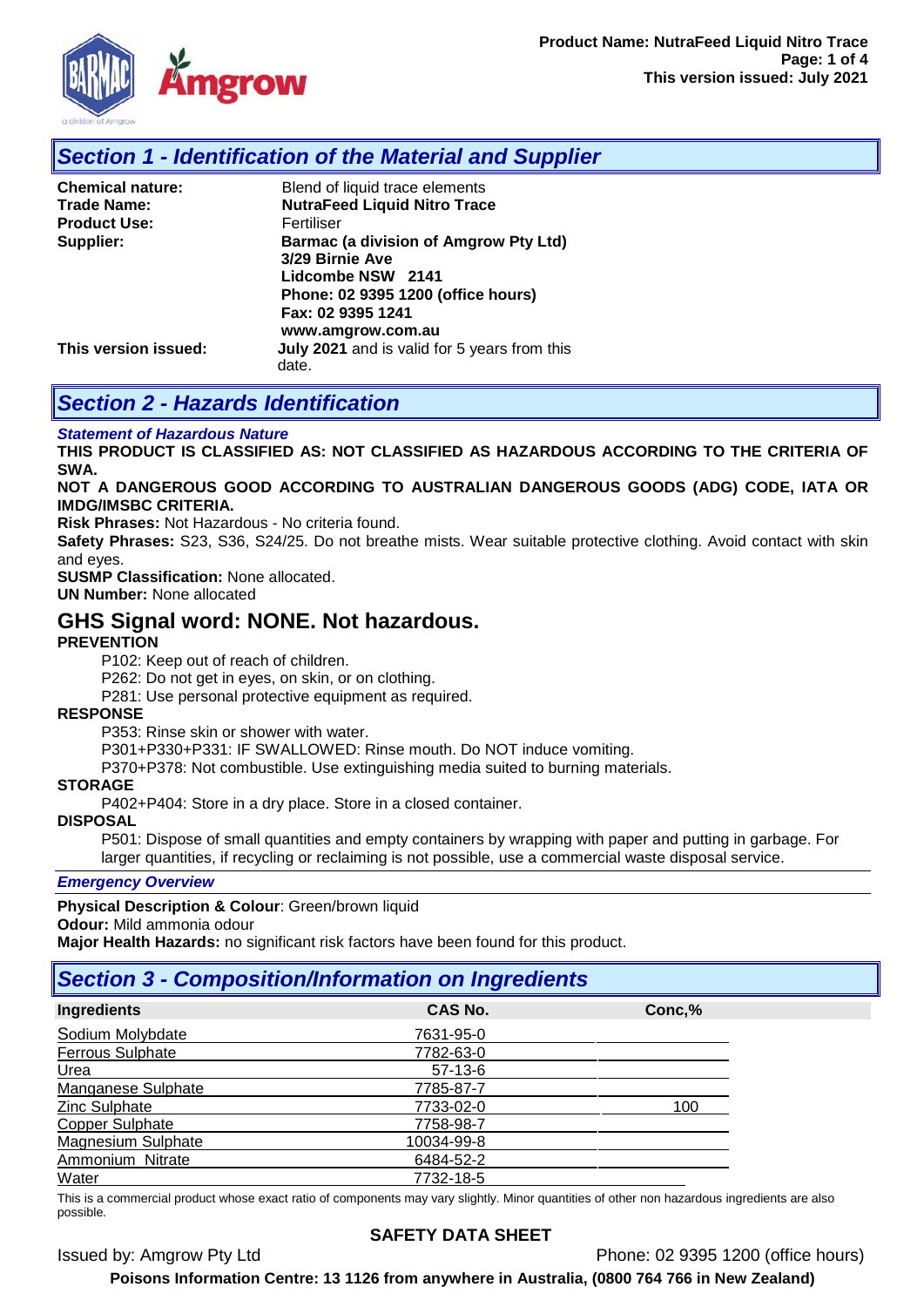

## *Section 4 - First Aid Measures*

**General Information:** You should call The Poisons Information Centre if you feel that you may have been poisoned, burned or irritated by this product. The number is 13 1126 from anywhere in Australia (0800 764 766 in New Zealand) and is available at all times. Have this SDS with you when you call.

**Inhalation:** If mists have been inhaled, and irritation has developed, remove to fresh air and observe until recovered. If irritation becomes painful or persists for more than about 30 minutes, seek medical advice

**Skin Contact:** Wash affected areas with water until chemical is removed. Remove all contaminated clothing and launder before re-use. If in doubt obtain medical advice.

**Eye Contact:** Immediately irrigate with copious amounts of lukewarm, gently flowing water for 15 – 20 minutes or until the product is removed or irritation has ceased, while holding the eyelid(s) open. Obtain medical advice if irritation becomes painful or lasts more than a few minutes.

**Ingestion:** Give a glass of water if affected person able to drink. Do not induce vomiting unless instructed to do so by medical advice.

**Notes to Doctor:** Treat symptomatically.

## *Section 5 - Fire Fighting Measures*

**Fire and Explosion Hazards**: There is no risk of an explosion from this product under normal circumstances if it is involved in a fire.

**Fire decomposition products** from this product are likely to be irritating if inhaled.

**Extinguishing Media:** Not combustible. Use extinguishing media suited to burning materials.

**Fire Fighting:** If a significant quantity of this product is involved in a fire, call the fire brigade.<br>**Flash point:** Does not burn.

**Does not burn.**<br>Does not burn. **Upper Flammability Limit:** Does not burn.<br> **Lower Flammability Limit:** Does not burn. **Lower Flammability Limit:**<br>Auto ignition temperature: Not applicable - does not burn. **Flammability Class:** Does not burn.

## *Section 6 - Accidental Release Measures*

*Spillage:* Minor spills do not normally need any special cleanup measures. In the event of a major spill, prevent spillage from entering drains or water courses. As a minimum, wear overalls, goggles and gloves. Stop leak if safe to do so, and contain spill. Absorb onto sand, vermiculite or other suitable absorbent material. Sweep up and shovel or collect recoverable product into labelled containers for recycling or salvage. After spills, wash area preventing runoff from entering drains. If a significant quantity of material enters drains, advise emergency services. Full details regarding disposal of used containers, spillage and unused material may be found on the label. If there is any conflict between this SDS and the label, instructions on the label prevail. Dispose of only in accord with all regulations.

## *Section 7 - Handling and Storage*

*Handling:* Before use carefully read the product label. Use of safe work practices are recommended to avoid eye or skin contact and inhalation. Observe good personal hygiene, including washing hands before eating. Prohibit eating, drinking and smoking in contaminated areas.

*Storage:*Store in cool, dry, well ventilated area removed from combustible materials, herbicides, fungicides and foodstuffs. Ensure containers are labelled, protected from physical damage and sealed when not in use. Keep from extreme heat and open flames and make sure that the product does not come into contact with substances listed under "Materials to avoid" in Section 10

# *Section 8 - Exposure Controls and Personal Protection*

The following Australian Standards will provide general advice regarding safety clothing and equipment: Respiratory equipment: **AS/NZS 1715**, Protective Gloves: **AS 2161**, Occupational Protective Clothing: AS/NZS 4501 set 2008, Industrial Eye Protection: **AS1336** and **AS/NZS 1337**, Occupational Protective Footwear: **AS/NZS2210**. **SWA Exposure Limits ) STEL (mg/m<sup>3</sup> )**

Exposure limits have not been established by SWA for any of the significant ingredients in this product. *Personal Protection*

No special equipment is usually needed when occasionally handling small quantities. The following instructions are for bulk handling or where regular exposure in an occupational setting occurs without proper containment systems.

## **SAFETY DATA SHEET**

Issued by: Amgrow Pty Ltd Phone: 02 9395 1200 (office hours) **Poisons Information Centre: 13 1126 from anywhere in Australia, (0800 764 766 in New Zealand)**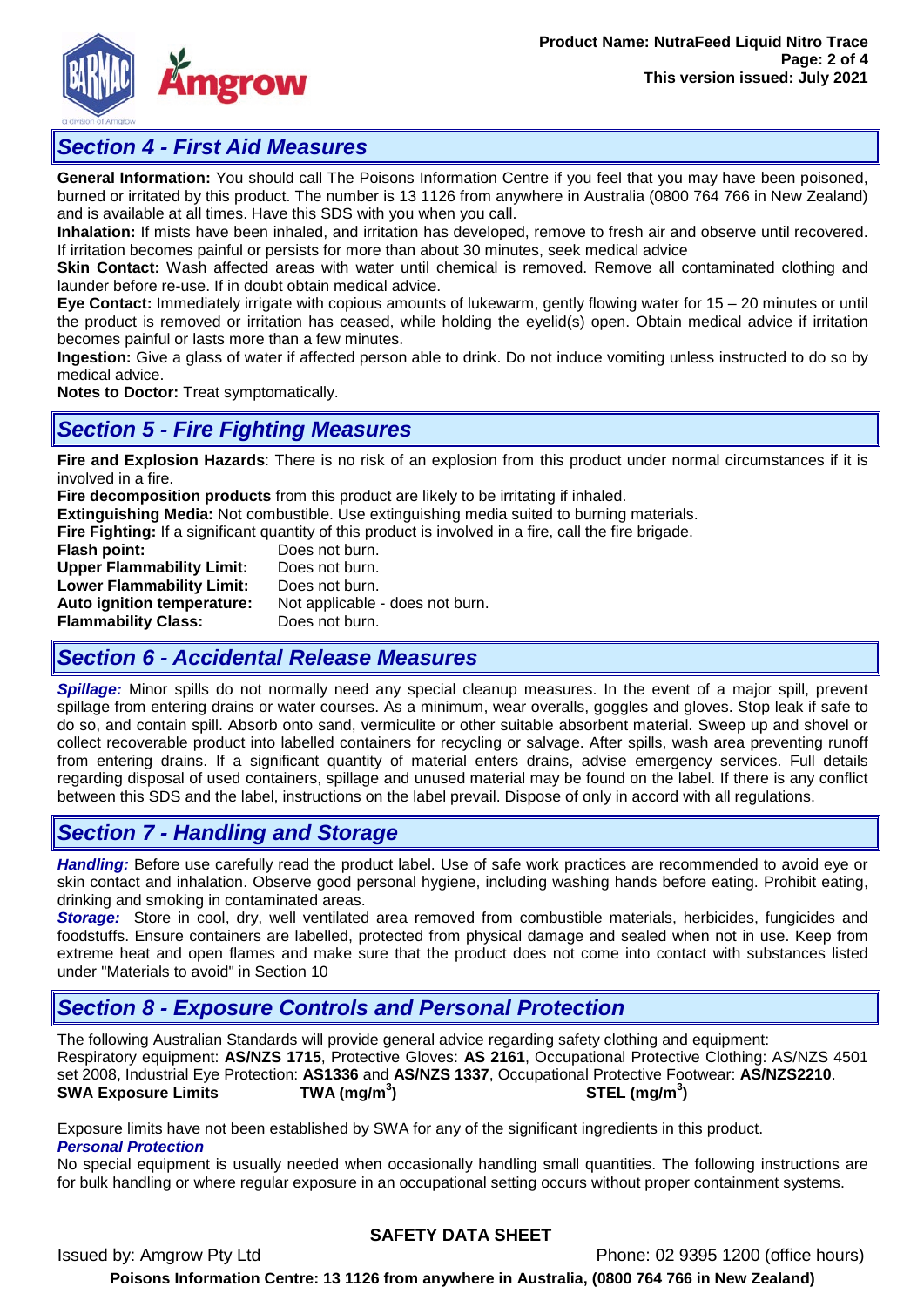

**Ventilation:** No special ventilation requirements are normally necessary for this product. However make sure that the work environment remains clean and that mists are minimised.

**Eye Protection:** Eye protection such as protective glasses or goggles is recommended when this product is being used.

**Skin Protection:** You should avoid contact even with mild skin irritants. Therefore you should wear suitable impervious elbow-length gloves and facial protection when handling this product. See below for suitable material types.

**Protective Material Types:** We suggest that protective clothing be made from the following: cotton, rubber, PVC. **Respirator:** Not normally necessary.

Safety deluge showers should, if practical, be provided near to where this product is being handled commercially.

# *Section 9 - Physical and Chemical Properties:*

| <b>Physical Description &amp; colour:</b> | Green/brown liquid                             |  |
|-------------------------------------------|------------------------------------------------|--|
| Odour:                                    | mild ammonia odour                             |  |
| <b>Boiling Point:</b>                     | approx $100^{\circ}$ C                         |  |
| <b>Freezing Point:</b>                    | approx $0^{\circ}$ C                           |  |
| <b>Volatiles:</b>                         | No specific data. Expected to be low at 100°C. |  |
| <b>Vapour Pressure:</b>                   | Negligible at normal ambient temperatures.     |  |
| <b>Vapour Density:</b>                    | Not relevant                                   |  |
| <b>Specific Gravity:</b>                  | 1.22 $@$ 20 $^{\circ}$ C                       |  |
| <b>Water Solubility:</b>                  | Completely soluble/miscible                    |  |
| pH:                                       | 4.2                                            |  |
| <b>Volatility:</b>                        | Negligible at normal ambient temperatures.     |  |
| <b>Evaporation Rate:</b>                  | Not applicable.                                |  |
| Auto ignition temp:                       | Not applicable - does not burn.                |  |

# *Section 10 - Stability and Reactivity*

**Reactivity:** This product is unlikely to react or decompose under normal storage conditions. **Conditions to Avoid:** Keep containers tightly closed.

**Incompatibilities:** No particular incompatibilities

**Fire Decomposition:** May evolve toxic fumes when heated to decomposition

**Polymerisation:** This product will not undergo polymerisation reactions.

# *Section 11 - Toxicological Information*

## **Local Effects:**

**Target Organs:** There is no data to hand indicating any particular target organs.

## *Potential Health Effects*

**Ingestion**: Ingestion of large amounts may cause stomach cramp and nausea

**Eye Contact:** Highly irritating

**Skin:** May cause moderate irritation.

**Inhalation:** If the product is present in high concentrations, it may cause mild irritation to the nose or throat. **Chronic Effects:** Repeated or prolonged contact with dilute solutions may cause skin irritation.

**Toxicity Data:** No LD50 data available for this product.

#### **Carcinogen Status:**

**SWA:** No significant ingredient is classified as carcinogenic by SWA. **NTP:** No significant ingredient is classified as carcinogenic by NTP. **IARC:** No significant ingredient is classified as carcinogenic by IARC

## *Classification of Hazardous Ingredients*

.

Ingredient **Ingredient** Risk Phrases

No ingredient mentioned in the HSIS Database is present in this product at hazardous concentrations.

## **SAFETY DATA SHEET**

Issued by: Amgrow Pty Ltd Phone: 02 9395 1200 (office hours)

**Poisons Information Centre: 13 1126 from anywhere in Australia, (0800 764 766 in New Zealand)**